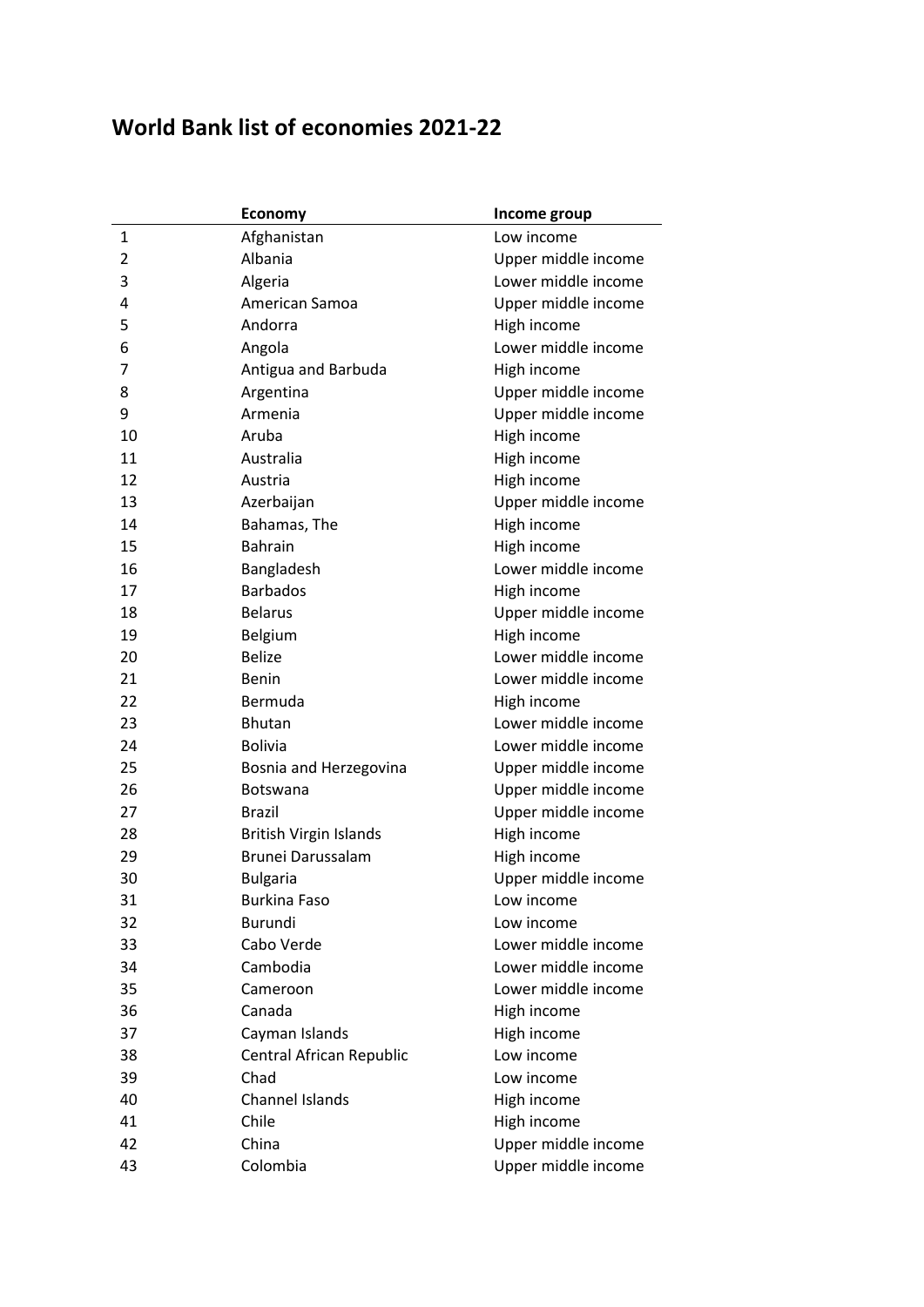| 44 | Comoros                  | Lower middle income |
|----|--------------------------|---------------------|
| 45 | Congo, Dem. Rep.         | Low income          |
| 46 | Congo, Rep.              | Lower middle income |
| 47 | Costa Rica               | Upper middle income |
| 48 | Cote d'Ivoire            | Lower middle income |
| 49 | Country                  | Income group        |
| 50 | Croatia                  | High income         |
| 51 | Cuba                     | Upper middle income |
| 52 | Curacao                  | High income         |
| 53 | Cyprus                   | High income         |
| 54 | Czech Republic           | High income         |
| 55 | Denmark                  | High income         |
| 56 | Djibouti                 | Lower middle income |
| 57 | Dominica                 | Upper middle income |
| 58 | Dominican Republic       | Upper middle income |
| 59 | Ecuador                  | Upper middle income |
| 60 | Egypt, Arab Rep.         | Lower middle income |
| 61 | El Salvador              | Lower middle income |
| 62 | <b>Equatorial Guinea</b> | Upper middle income |
| 63 | Eritrea                  | Low income          |
| 64 | Estonia                  | High income         |
| 65 | Eswatini                 | Lower middle income |
| 66 | Ethiopia                 | Low income          |
| 67 | Faeroe Islands           | High income         |
| 68 | Fiji                     | Upper middle income |
| 69 | Finland                  | High income         |
| 70 | France                   | High income         |
| 71 | French Polynesia         | High income         |
| 72 | Gabon                    | Upper middle income |
| 73 | Gambia, The              | Low income          |
| 74 | Georgia                  | Upper middle income |
| 75 | Germany                  | High income         |
| 76 | Ghana                    | Lower middle income |
| 77 | Gibraltar                | High income         |
| 78 | Greece                   | High income         |
| 79 | Greenland                | High income         |
| 80 | Grenada                  | Upper middle income |
| 81 | Guam                     | High income         |
| 82 | Guatemala                | Upper middle income |
| 83 | Guinea                   | Low income          |
| 84 | Guinea-Bissau            | Low income          |
| 85 | Guyana                   | Upper middle income |
| 86 | Haiti                    | Lower middle income |
| 87 | Honduras                 | Lower middle income |
| 88 | Hong Kong SAR, China     | High income         |
| 89 | Hungary                  | High income         |
| 90 | Iceland                  | High income         |
| 91 | India                    | Lower middle income |
|    |                          |                     |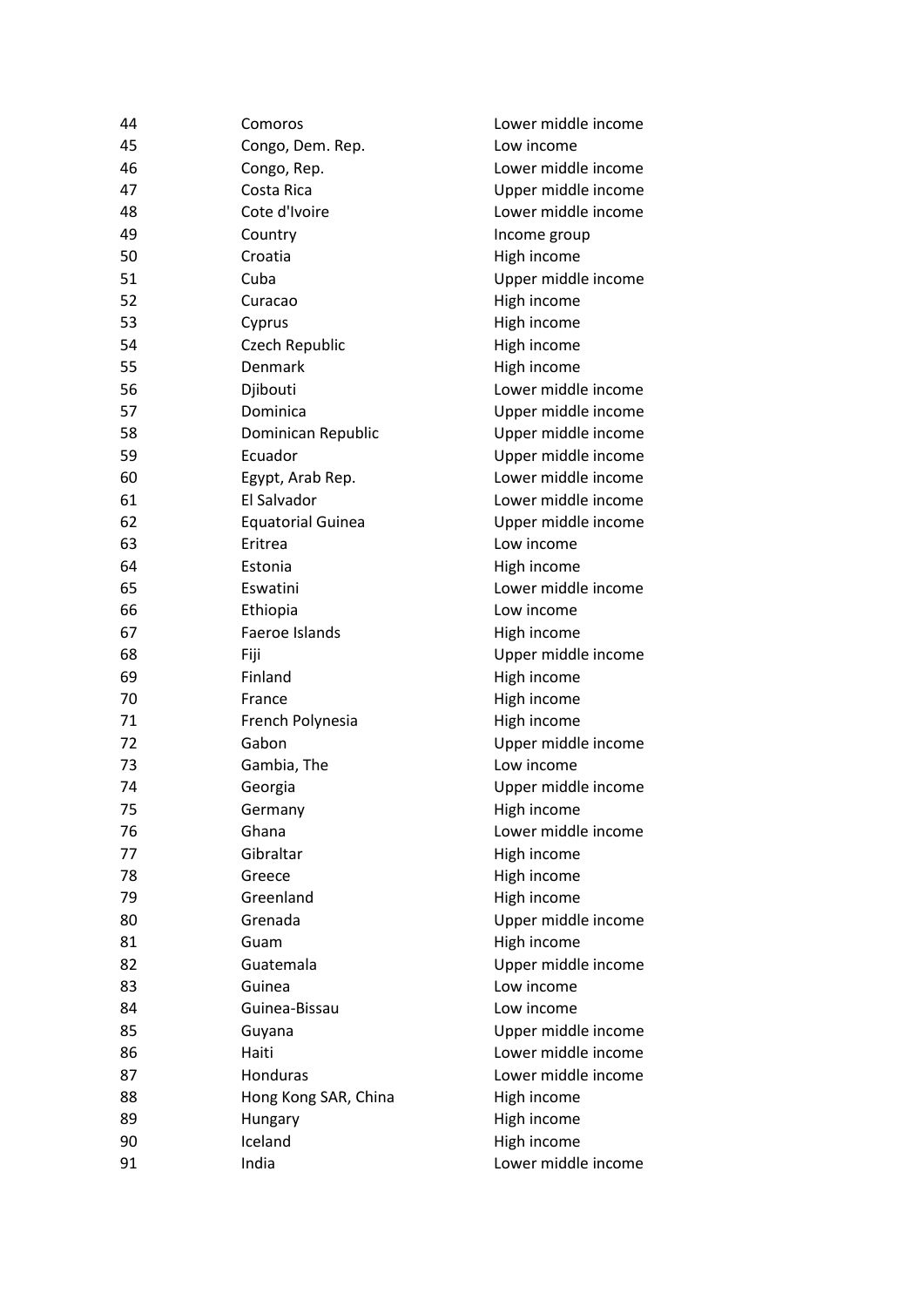| 92  | Indonesia             | Lower middle income |
|-----|-----------------------|---------------------|
| 93  | Iran, Islamic Rep.    | Lower middle income |
| 94  | Iraq                  | Upper middle income |
| 95  | Ireland               | High income         |
| 96  | Isle of Man           | High income         |
| 97  | Israel                | High income         |
| 98  | Italy                 | High income         |
| 99  | Jamaica               | Upper middle income |
| 100 | Japan                 | High income         |
| 101 | Jordan                | Upper middle income |
| 102 | Kazakhstan            | Upper middle income |
| 103 | Kenya                 | Lower middle income |
| 104 | Kiribati              | Lower middle income |
| 105 | Korea, Dem. Rep.      | Low income          |
| 106 | Korea, Rep.           | High income         |
| 107 | Kosovo                | Upper middle income |
| 108 | Kuwait                | High income         |
| 109 | Kyrgyz Republic       | Lower middle income |
| 110 | Lao PDR               | Lower middle income |
| 111 | Latvia                | High income         |
| 112 | Lebanon               | Upper middle income |
| 113 | Lesotho               | Lower middle income |
| 114 | Liberia               | Low income          |
| 115 | Libya                 | Upper middle income |
| 116 | Liechtenstein         | High income         |
| 117 | Lithuania             | High income         |
| 118 | Luxembourg            | High income         |
| 119 | Macao SAR, China      | High income         |
| 120 | Madagascar            | Low income          |
| 121 | Malawi                | Low income          |
| 122 | Malaysia              | Upper middle income |
| 123 | Maldives              | Upper middle income |
| 124 | Mali                  | Low income          |
| 125 | Malta                 | High income         |
| 126 | Marshall Islands      | Upper middle income |
| 127 | Mauritania            | Lower middle income |
| 128 | Mauritius             | Upper middle income |
| 129 | Mexico                | Upper middle income |
| 130 | Micronesia, Fed. Sts. | Lower middle income |
| 131 | Moldova               | Upper middle income |
| 132 | Monaco                | High income         |
| 133 | Mongolia              | Lower middle income |
| 134 | Montenegro            | Upper middle income |
| 135 | Morocco               | Lower middle income |
| 136 | Mozambique            | Low income          |
| 137 | Myanmar               | Lower middle income |
| 138 | Namibia               | Upper middle income |
| 139 | Nauru                 | High income         |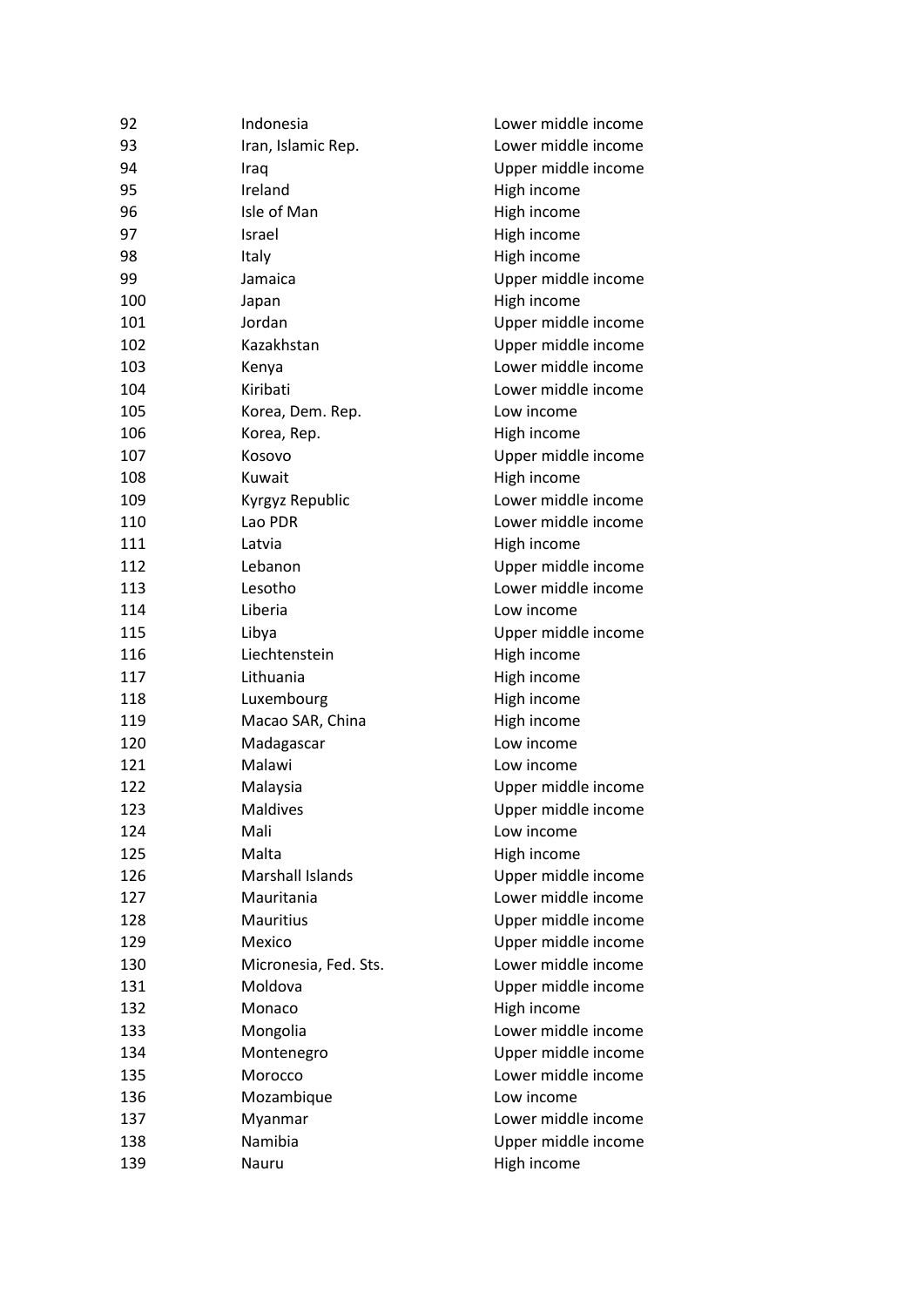| 140 | Nepal                          | Lower middle income |
|-----|--------------------------------|---------------------|
| 141 | Netherlands                    | High income         |
| 142 | New Caledonia                  | High income         |
| 143 | New Zealand                    | High income         |
| 144 | Nicaragua                      | Lower middle income |
| 145 | Niger                          | Low income          |
| 146 | Nigeria                        | Lower middle income |
| 147 | North Macedonia                | Upper middle income |
| 148 | Northern Mariana Islands       | High income         |
| 149 | Norway                         | High income         |
| 150 | Oman                           | High income         |
| 151 | Pakistan                       | Lower middle income |
| 152 | Palau                          | High income         |
| 153 | Panama                         | Upper middle income |
| 154 | Papua New Guinea               | Lower middle income |
| 155 | Paraguay                       | Upper middle income |
| 156 | Peru                           | Upper middle income |
| 157 | Philippines                    | Lower middle income |
| 158 | Poland                         | High income         |
| 159 | Portugal                       | High income         |
| 160 | Puerto Rico                    | High income         |
| 161 | Qatar                          | High income         |
| 162 | Romania                        | Upper middle income |
| 163 | <b>Russian Federation</b>      | Upper middle income |
| 164 | Rwanda                         | Low income          |
| 165 | Samoa                          | Lower middle income |
| 166 | San Marino                     | High income         |
| 167 | Sao Tome and Principe          | Lower middle income |
| 168 | Saudi Arabia                   | High income         |
| 169 | Senegal                        | Lower middle income |
| 170 | Serbia                         | Upper middle income |
| 171 | Seychelles                     | High income         |
| 172 | Sierra Leone                   | Low income          |
| 173 | Singapore                      | High income         |
| 174 | Sint Maarten (Dutch part)      | High income         |
| 175 | Slovak Republic                | High income         |
| 176 | Slovenia                       | High income         |
| 177 | Solomon Islands                | Lower middle income |
| 178 | Somalia                        | Low income          |
| 179 | South Africa                   | Upper middle income |
| 180 | South Sudan                    | Low income          |
| 181 | Spain                          | High income         |
| 182 | Sri Lanka                      | Lower middle income |
| 183 | St. Kitts and Nevis            | High income         |
| 184 | St. Lucia                      | Upper middle income |
| 185 | St. Martin (French part)       | High income         |
| 186 | St. Vincent and the Grenadines | Upper middle income |
| 187 | Sudan                          | Low income          |
|     |                                |                     |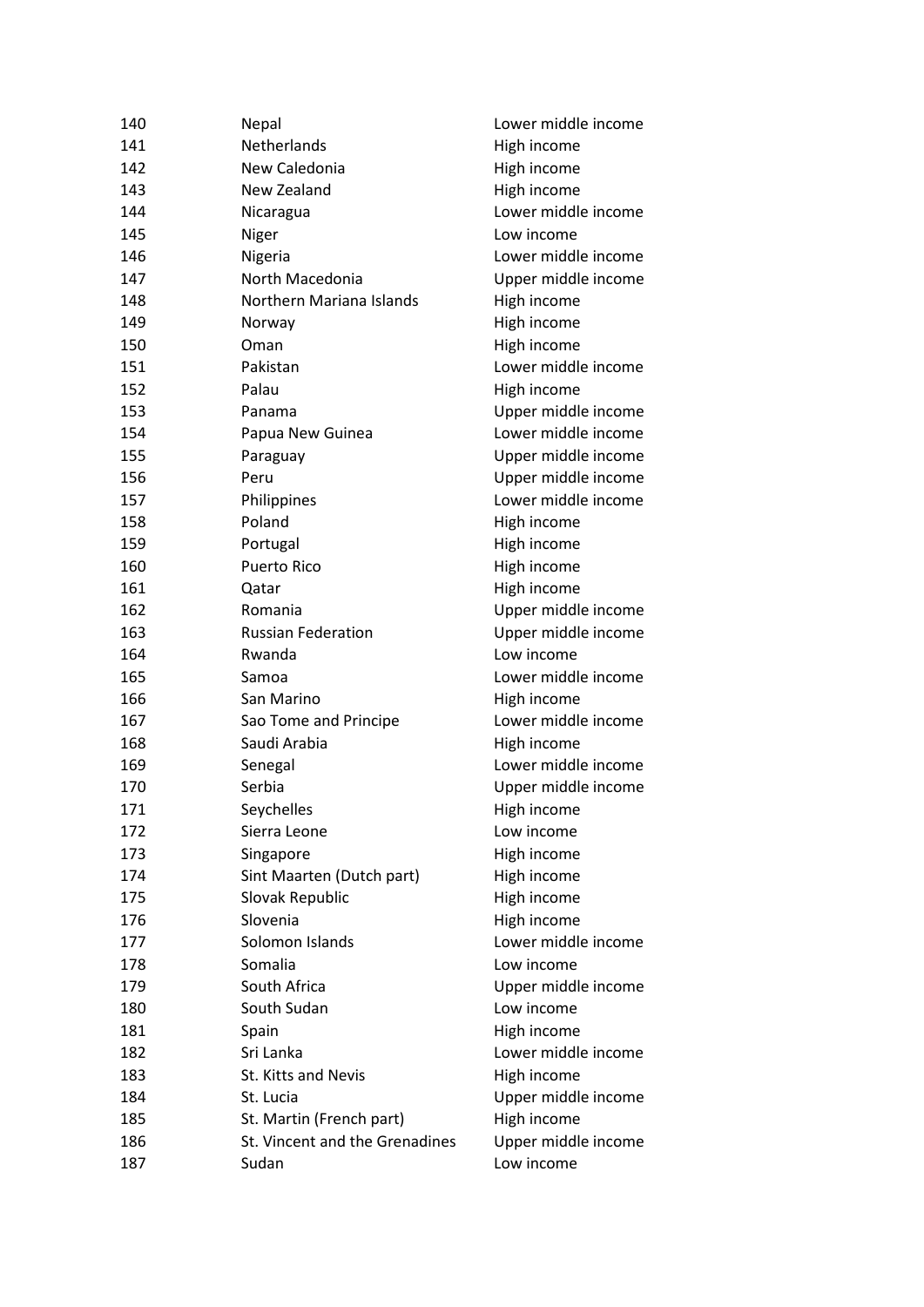| 188 | Suriname                        | Upper middle income |
|-----|---------------------------------|---------------------|
| 189 | Sweden                          | High income         |
| 190 | Switzerland                     | High income         |
| 191 | Syrian Arab Republic            | Low income          |
| 192 | Tajikistan                      | Lower middle income |
| 193 | Tanzania                        | Lower middle income |
| 194 | Thailand                        | Upper middle income |
| 195 | Timor-Leste                     | Lower middle income |
| 196 | Togo                            | Low income          |
| 197 | Tonga                           | Upper middle income |
| 198 | <b>Trinidad and Tobago</b>      | High income         |
| 199 | Tunisia                         | Lower middle income |
| 200 | Turkey                          | Upper middle income |
| 201 | Turkmenistan                    | Upper middle income |
| 202 | <b>Turks and Caicos Islands</b> | High income         |
| 203 | Tuvalu                          | Upper middle income |
| 204 | Uganda                          | Low income          |
| 205 | Ukraine                         | Lower middle income |
| 206 | <b>United Arab Emirates</b>     | High income         |
| 207 | United Kingdom                  | High income         |
| 208 | <b>United States</b>            | High income         |
| 209 | Uruguay                         | High income         |
| 210 | Uzbekistan                      | Lower middle income |
| 211 | Vanuatu                         | Lower middle income |
| 212 | Venezuela, RB                   |                     |
| 213 | Vietnam                         | Lower middle income |
| 214 | Virgin Islands (U.S.)           | High income         |
| 215 | West Bank and Gaza              | Lower middle income |
| 216 | Yemen, Rep.                     | Low income          |
| 217 | Zambia                          | Lower middle income |
| 218 | Zimbabwe                        | Lower middle income |